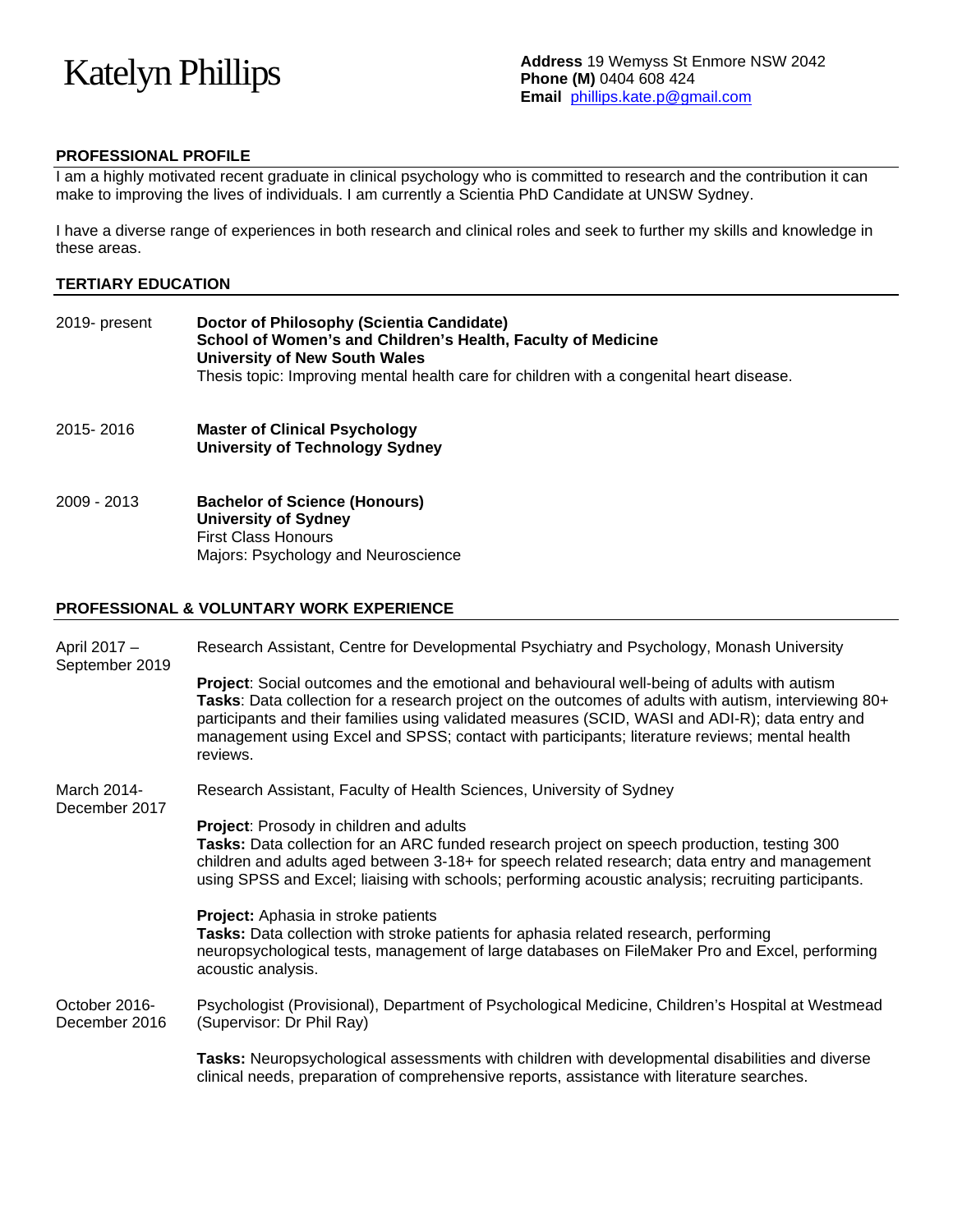| July 2016-<br>November 2016      | Psychologist (Provisional), Health Psychology Unit, University of Technology, Sydney<br>(Supervisor: Dr Danielle Ellis)                                                                                                                                                                                                              |
|----------------------------------|--------------------------------------------------------------------------------------------------------------------------------------------------------------------------------------------------------------------------------------------------------------------------------------------------------------------------------------|
|                                  | Tasks: Therapeutic interventions (Parent Management Training) with children and families with a<br>diagnosis of Oppositional Defiant Disorder and comorbid diagnoses. Other tasks include<br>comprehensive clinical interviews, research recruitment, literature reviews and reliability checks for a<br>large-scale research study. |
| February 2016-<br>June 2016      | Psychologist (Provisional), Comprehensive Psychology Assessment Centre<br>(Supervisor: Istvan Schreiner)                                                                                                                                                                                                                             |
|                                  | Tasks: Comprehensive cognitive assessment with children and adults to assess for the presence of<br>various conditions such as intellectual disabilities, specific learning disabilities, and ADHD.<br>Preparation of psychological and cognitive reports.                                                                           |
| June 2015-<br>June 2016          | Psychologist (Provisional), University of Technology Sydney<br>(Supervisor: Toby Newton-John and Robert Brockman)                                                                                                                                                                                                                    |
|                                  | Tasks: Psychological counselling in a community clinic setting based at a university; delivering<br>evidence-based treatments including Cognitive Behavioural Therapy, Acceptance and Commitment<br>Therapy, and Dialectical Behaviour Therapy.                                                                                      |
| September 2013-<br>November 2015 | Junior Behavioural Therapist, (in conjunction with The Lizard Centre and Momentum Learning<br>Services)                                                                                                                                                                                                                              |
|                                  | Tasks: Performing Applied Behavioural Analysis (ABA) therapy for an autistic child; improving<br>cognitive, behavioural, communication and play skills, attending clinic meetings and recording<br>extensive data about child's progress.                                                                                            |

#### **PUBLICATION AND CONFERENCE HISTORY**

Phillips, K., Brockman, R., Bailey, P. E., & Kneebone, I. I. (2019). Schema in older adults: does the schema mode model apply?. *Behavioural and cognitive psychotherapy*, Advanced online publication.

Phillips, K., Brockman, R., Bailey, P. E., & Kneebone, I. I. (2019). Young Schema Questionnaire–Short Form Version 3 (YSQ-S3): Preliminary validation in older adults. *Aging & mental health*, *23*(1), 140-147.

Phillips, K., Hersch, J., Turner, R., Jansen, J., & McCaffery, K. (2016). The influence of the 'cancer effect' on young women's responses to overdiagnosis in cervical screening. *Patient education and counseling*, *99*(10), 1568-1575.

Phillips, K., Brockman, R., Bailey, P.E., & Kneebone, I.I. (2017, July). A preliminary validation of the Young Schema Questionnaire in older adults. Poster presented at the 45th Annual Conference & Workshops for the British Association for Behavioural and Cognitive Psychotherapies, Manchester, UK.

Phillips, K., Hersch, J., Turner, R., Jansen, J., & McCaffery, K. (2014, September). Exploring the 'cancer effect': On views about overdiagnosis and overtreatment in cervical screening among young women. Poster session presented at the annual Preventing Overdiagnosis conference, Oxford, UK.

#### **FURTHER TRAINING AND AWARDS**

| December 2017 | ADOS-2 Advanced Training                                                                                                                                                         |
|---------------|----------------------------------------------------------------------------------------------------------------------------------------------------------------------------------|
| October 2017  | ADOS-2 Introductory Training                                                                                                                                                     |
| December 2015 | Introduction to Mindfulness Integrated Cognitive Behavioural Therapy (8 weeks)                                                                                                   |
| August 2013   | ABA Introductory Training Workshop (2 days) at the Lizard Centre                                                                                                                 |
| December 2010 | Inaugural recipient of the Mahony Award for Youth Achievement (MAFYA). The reward recognises<br>the efforts and enthusiasm of Young Scientists Australia members under 21 years. |
| 2008          | Premier's Award for All-round excellence in the NSW Higher School Certificate                                                                                                    |